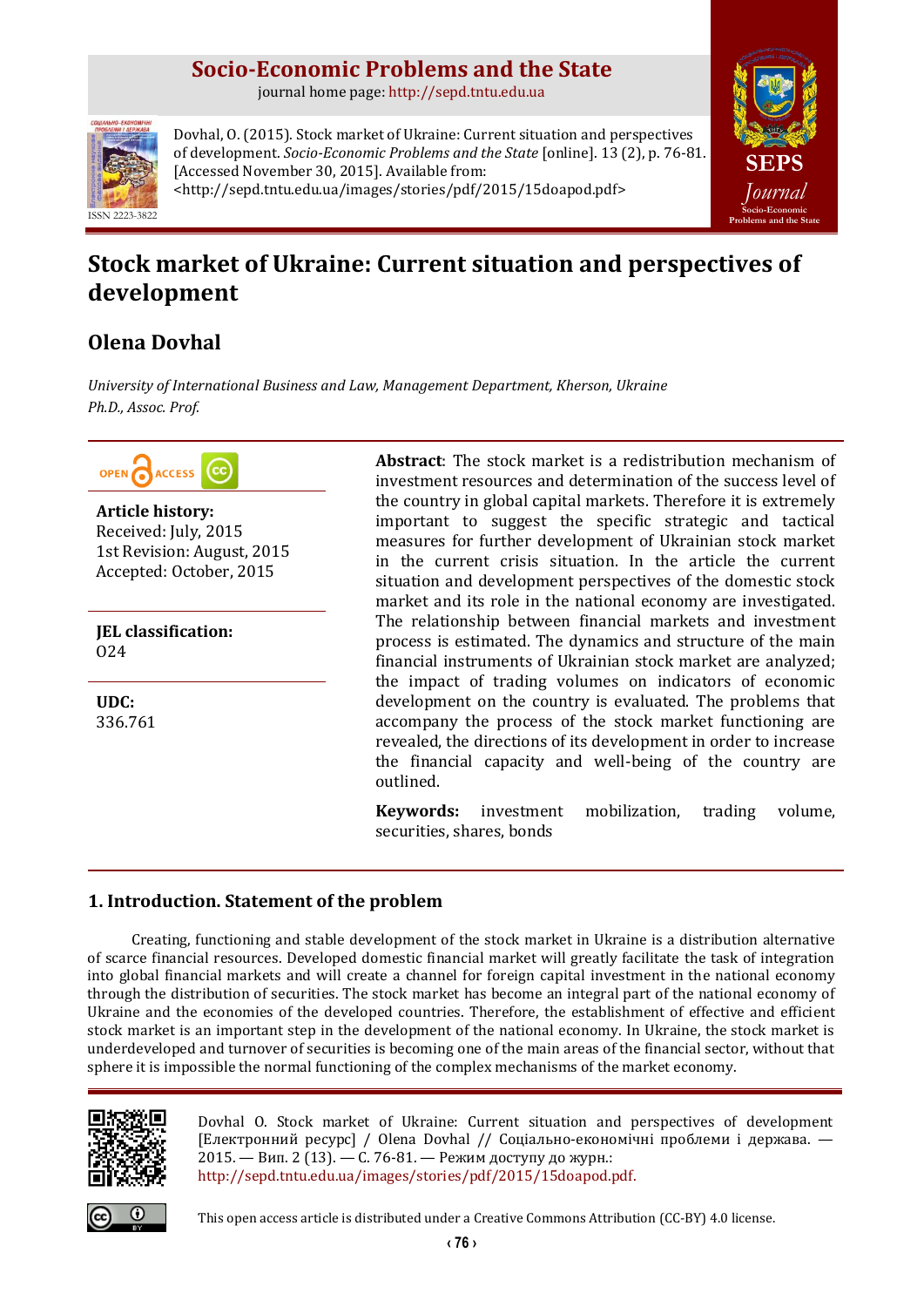## **2. Analysis of recent research and publications**

The problems of the stock market functioning and development, especially the formation of its infrastructure are considered by the following scientists: Baula O.V. [1], Bezvuh S.V. [2], Dobrynina L.V. [3], Neskorodyeva I.I. [6], Poliakova S.E. [8], Prokhorova Yu.S. [9] and many others.

#### **3. Unsolved aspects of the problem**

The establishment and development of the Ukrainian state are occurred in a deep economic crisis conditions. The development of a market economy constantly requires mobilization, allocation and reallocation of resources. The establishment of efficient securities market in Ukraine should be considered in the context of general processes of socio-economic and political reforms which are now being implemented.

### **4. Task formulation**

The aim of article is an analysis of the current situation of the stock market of Ukraine, the key problems of its functioning and development perspectives are identified.

#### **5. Main material exposition**

During the years of the stock market functioning Ukraine managed to achieve some positive results. In recent years, the domestic stock market was characterized by a growing dynamics. This indicates that domestic enterprises are interested in the investment mobilization through the securities. In 2012 the Ukrainian stock market showed the contradictory dynamics of its development. On the one hand, there was the total volume increase of securities trading and the increase of the types of financial instruments which are used in the stock market. On the other hand, the emission activity is curtailed. Today the stock market of Ukraine is characterized by low capitalization and liquidity, an insufficient protection of investors' rights, the lack of transparency.

Dynamics of Ukraine's economic development in recent years, including the stock market, shows the fixing of the positive trends. The stock market have been characterized by the main positive changes during this period that formed a safe basis for further strengthening of the stock market and helped to restore its investment function. Such positive changes are an increase of trading volume and the investment mobilization.

In recent years, a trend of the trading volume increase on the stock market is continued. Thus, the rate in 2014 was 629.43 billion UAH. That is more than the volume of executed contracts in 2013 by 154.8 billion UAH. At the same time, the growth rate of the stock market was faster compared to the GDP: volume of the securities market trading almost double exceeded GDP. It shows the development of the state economy in general and the development of the stock market in particular; the rapid pace of this development (Figure 1.). In connection with the above the securities potential as liquid deposit instrument is not sufficiently used. This causes the low sensitivity of the money supply and the real economy to the interest rates changes.

Score volume of investments in Ukraine's economy through stock market instruments, including through the shares during 2014 was 145.21 billion UAH. Compared to the same period of 2013 the volume of investments into the economy of Ukraine through the instruments of the stock market - shares is increased by 80.67 billion UAH.



**Figure 1. Dynamics of GDP growth rate compared with the stock market rates, %** Source: calculated by the author according to the data [4, 5]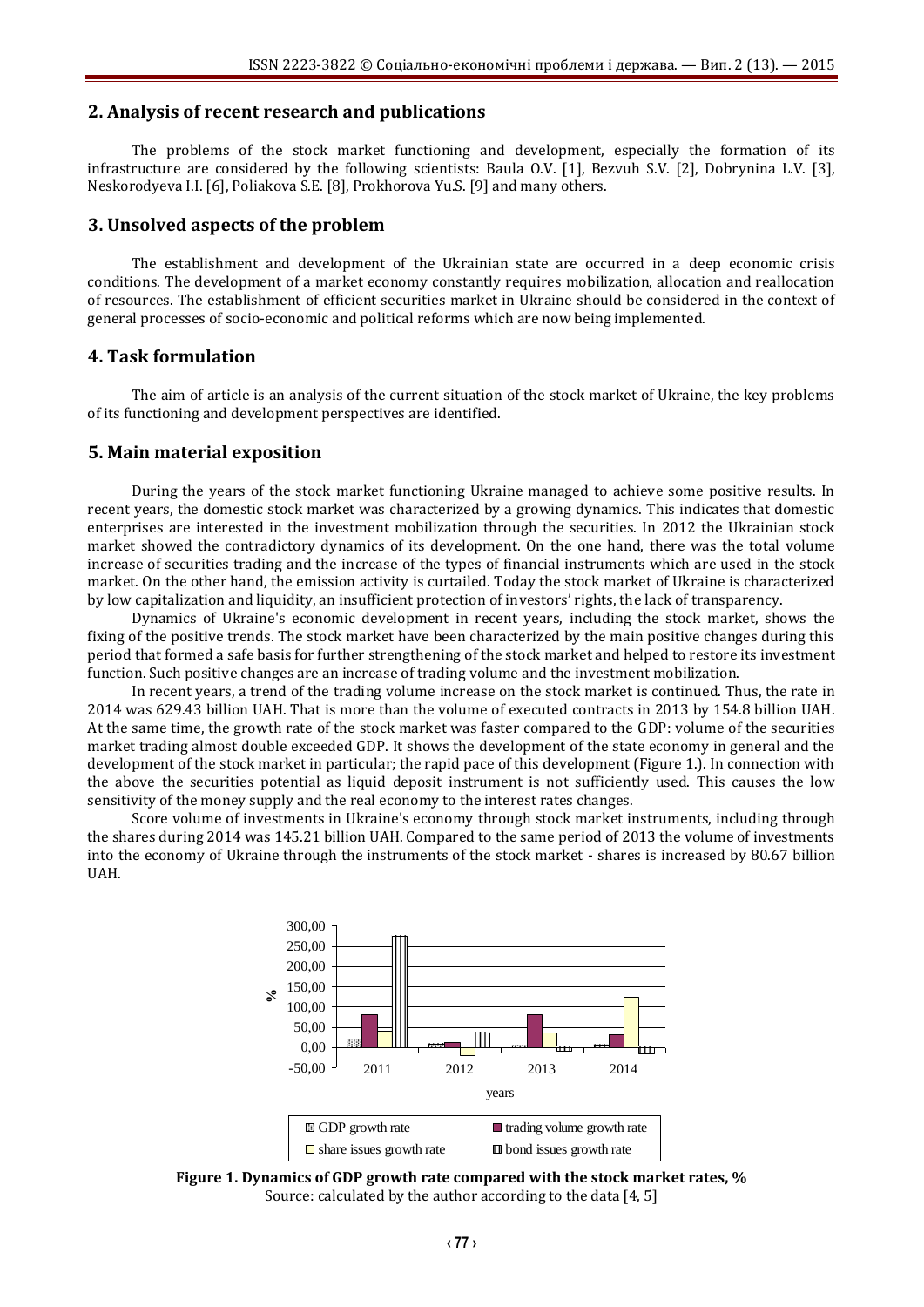263 issues of corporate bonds worth 38,30 bln. UAH was registered by National Commission on Securities and Stock Market during 2014. Compared to the same period of 2013 the volume of registered issues of corporate bonds is fallen to 4.11 billion UAH (Table 1).

| Table 1. Dynamics of the main indicators of Ukrainian stock market, bln. UAH |        |                       |                            |                          |  |  |  |  |
|------------------------------------------------------------------------------|--------|-----------------------|----------------------------|--------------------------|--|--|--|--|
| <b>Years</b>                                                                 | GDP    | <b>Trading volume</b> | <b>Shares issue volume</b> | <b>Bond issue volume</b> |  |  |  |  |
| 2010                                                                         | 1079.3 | 131,29                | 40,59                      | 9.49                     |  |  |  |  |
| 2011                                                                         | 1300   | 235,84                | 57,79                      | 35,7                     |  |  |  |  |
| 2012                                                                         | 1404.7 | 264,26                | 46,88                      | 48,73                    |  |  |  |  |
| 2013                                                                         | 1465,2 | 474,63                | 64,54                      | 44.76                    |  |  |  |  |
| 2014                                                                         | 1566,7 | 629,43                | 145,21                     | 38,3                     |  |  |  |  |

Source: calculated by the author according to the data [4, 5]

The volume of the exchange contracts with securities during 2014 on the trade organizers in the secondary market made up 96.71% of the total exchange contracts during the given period. The operations with government bonds of Ukraine are dominated in the structure of trade organizations operations; during 2014 their share was almost 75% of the total turnover of securities in the exchange segment of the stock market. There is the tendency to increase of the share of these operations in 2014, which could be due to the global financial crisis and the intensification of government bonds issue of Ukraine.

Despite some progress in the development of the stock market of Ukraine there are still a number of unresolved problems in the sphere of issue, distribution and servicing of securities. These problems are the imperfect and unstable legislation, the low technological level of functioning market infrastructure, the lack of reliable financial instruments, and the lack of the stock market transparency. The domestic stock market today is not yet able to effectively raise funds of domestic investors.

| Table 2. The volume of exchange contracts by the types of securities during 2012-2014, bln. UAH |              |        |        |           |  |  |  |
|-------------------------------------------------------------------------------------------------|--------------|--------|--------|-----------|--|--|--|
| <b>Types of securities</b>                                                                      | <b>Years</b> |        |        |           |  |  |  |
|                                                                                                 | 2012         | 2013   | 2014   | Change, % |  |  |  |
| <b>Total</b>                                                                                    | 264,26       | 474,63 | 629,43 | 238,19    |  |  |  |
| <b>Shares</b>                                                                                   | 23,44        | 45,32  | 26,6   | 113,48    |  |  |  |
| <b>Government bonds</b>                                                                         | 179,13       | 351,33 | 553,29 | 308,88    |  |  |  |
| <b>Bonds</b>                                                                                    | 26,36        | 49,41  | 33,8   | 128,22    |  |  |  |
| <b>Municipal bonds</b>                                                                          | 6,39         | 0,9    | 0,58   | 9,08      |  |  |  |
| Securities of joint investment institutions                                                     | 3,99         | 6,26   | 4,25   | 106,52    |  |  |  |
| <b>Derivatives</b>                                                                              | 24,95        | 21,4   | 9,61   | 38,52     |  |  |  |

Source: calculated by the author according to the data [4, 5]

Overall in 2012-2014 fiscal years, the stock market tends to increase. Thus, the total exchange contracts volume was 629.43 billion UAH in 2014, which is 2.5 times more than in 2012. The structure of trades in 2014 the shares market accounted for 4.43% of total turnover at the trade organizers, 5.37% for corporate bonds and 87.90% for government bonds (Figure 2).



**Figure 2. Structure of exchange contracts with financial instruments at the trade organizers (broken down by type of financial instrument) during 2014, %** Source: calculated by the author according to the data [5]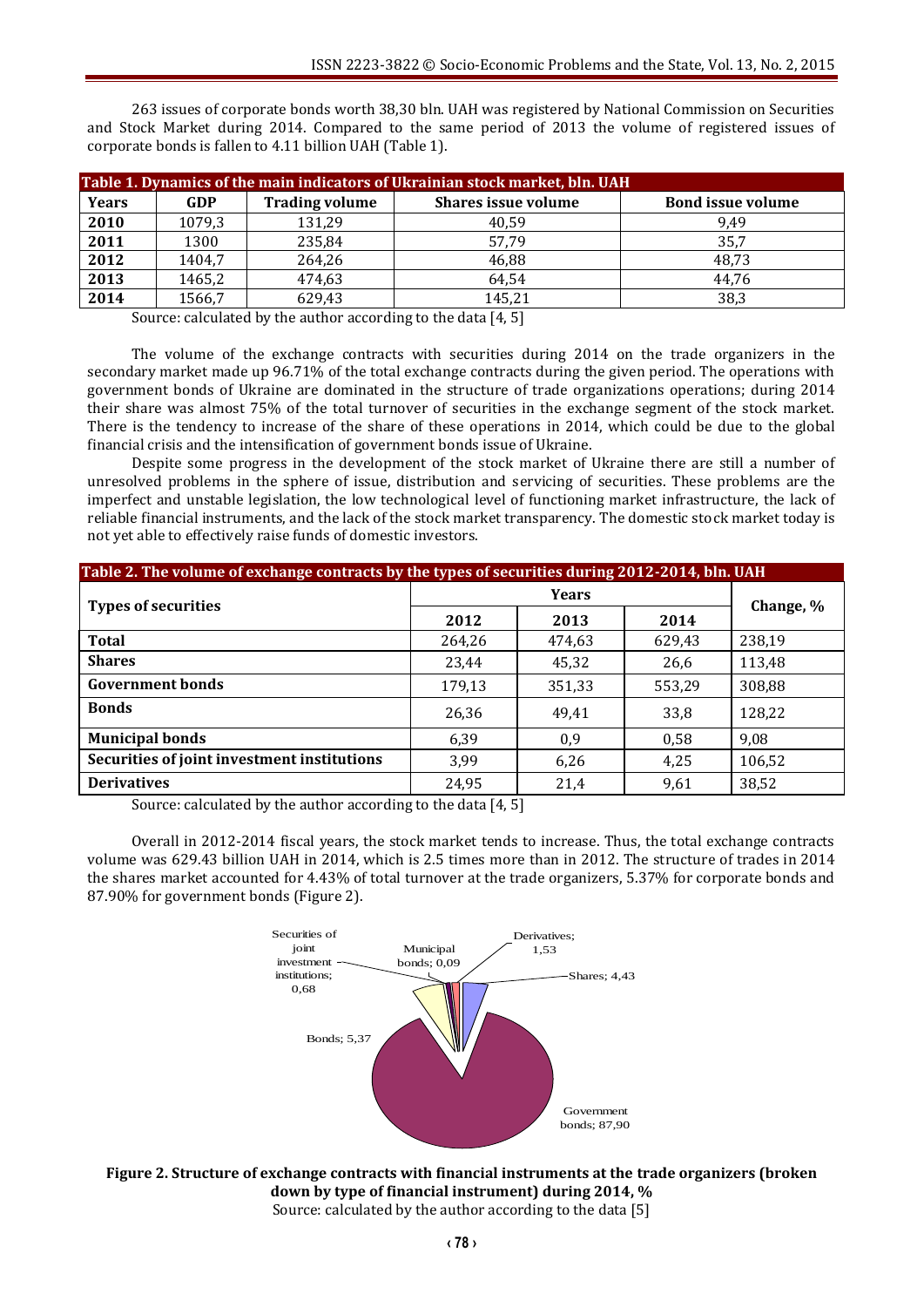The analysis of the status and dynamics of the stock market indicates that the stock market in Ukraine at the present stage of development have not been able to withstand all internal and external negative influences. The urgent problems that exist in the stock market of Ukraine hinder its further development.



**Figure 3. Problems and prospects of Ukrainian stock market** Source: adapted by the author according to [1, 2, 3, 9, 10]

The stock market should become a powerful mechanism for mobilization, distribution and redistribution of financial resources, it should promote the accumulation of investments into productive and social areas.

Further its effective development requires first of all the improvement of competitiveness by the infrastructure developing of the stock market, the activity universalization of financial institutions, transforming them into stable, competitive and investable institutions that provide a wide range of financial services. The strategy of state regulation of the stock market in Ukraine is aimed at creating a favorable investment environment and the investors' activization.

Tactical government policy on the stock market provides the protection mechanisms of the market participants' interests. There are investors, issuers, financial intermediaries. It is necessary to streamline the issuance and circulation of state and corporate securities. The orderly and competitive securities market can be a catalyst to stabilize the financial situation in the state.

Thus, there are a number of problems in the present development of the stock market. They cannot be regulated by the market mechanism and requiring activation of the state regulation (Fig. 3)

It is necessary to create a set of measures that will be used to overcome the existing problems of the domestic stock market development and to ensure its effective functioning.

The main trends on the international stock markets, which will determine the further development of Ukrainian stock market, you can identify the following: the globalization of world capital market, the creating of the global trading, clearing and calculating systems for the maintenance of international capital markets and capital markets technologization through the increased usage of advanced information and financial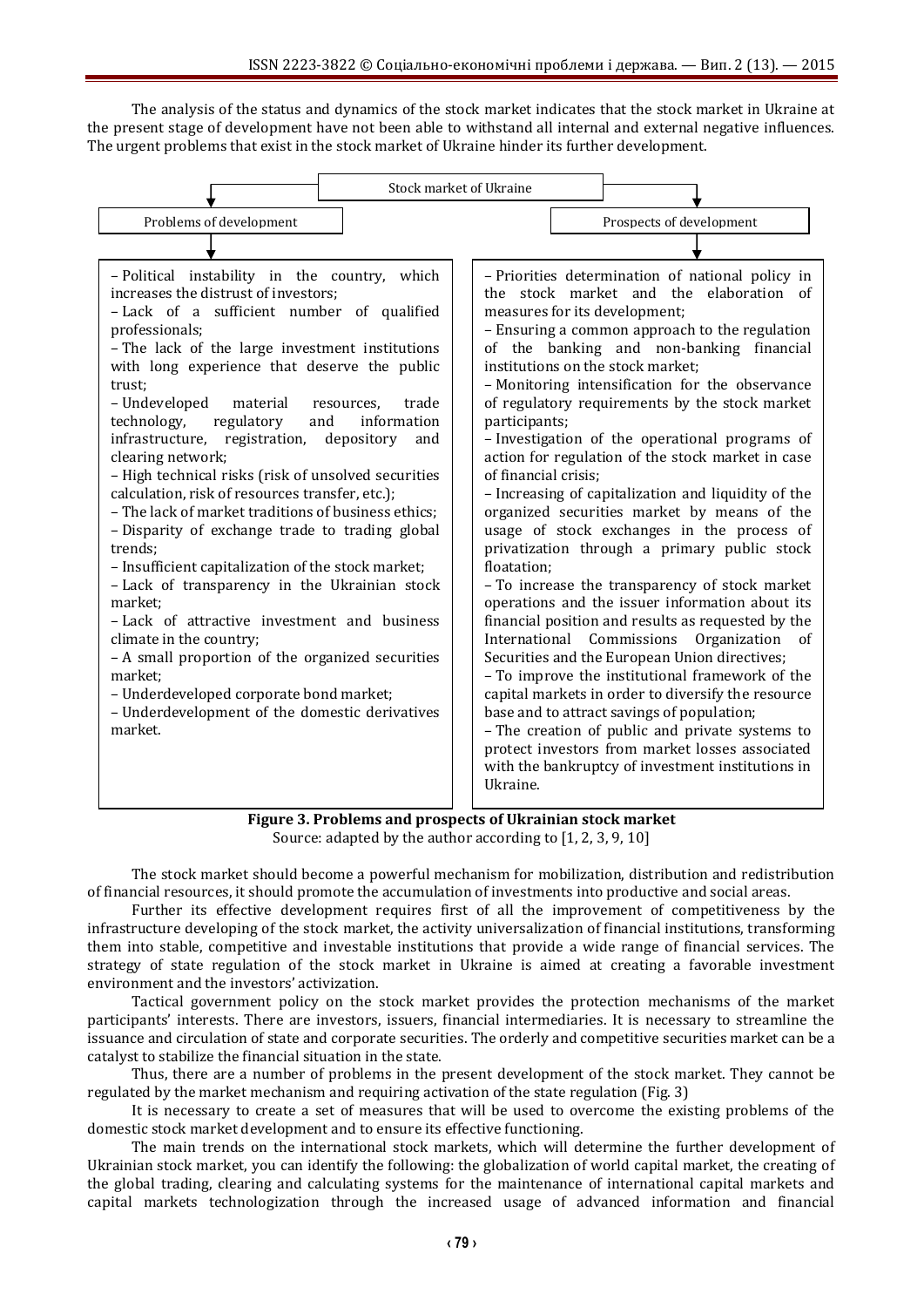technologies; universalization of the financial institutions that are able to provide a full range of financial services, including services in the securities markets.

Liquid, secure and transparent stock market has to ensure the realization of national interests of Ukraine, to strengthen the economic sovereignty through the promotion of investment in the real economy; to create the conditions for the improving of the Ukrainian stock market competitiveness with further its civilized integration into the international capital markets.

### **6. Conclusions and recommendations for further researches**

Based on the above it can be concluded that the strategy of further development of Ukrainian stock market must be seriously adjusted towards to the organic linkage of the economic growth and reproduction goals with the considered stock exchange development. The securities of all issuers (state, corporations) must ensure the inflow of funds into the indispensable points of increase in particular into the business sector.

**Author details (in Ukrainian)**

Олена Довгаль

к.е.н., в.о. доцента кафедри менеджменту,

ПВНЗ "Міжнародний університет бізнесу і права", м. Херсон

#### **Фондовий ринок України: сучасний стан та перспективи розвитку**

**Анотація**. Фондовий ринок є одним із механізмів перерозподілу інвестиційних ресурсів та визначення рівня успішності країни на світових ринках капіталу. Тому надзвичайно важливо у нинішніх кризових умовах запропонувати конкретні стратегічні та тактичні заходи щодо подальшого розвитку українського фондового ринку. У статті досліджено сучасний стан та перспективи розвитку вітчизняного фондового ринку, його роль у національній економіці. Визначено взаємозв'язок між фінансовим ринком та інвестиційним процесом. Проаналізовано динаміку та структуру основних фінансових інструментів фондового ринку України, проведено оцінку впливу обсягів торгів на показники економічного розвитку країни. Виявлено проблеми, які супроводжують процес функціонування фондового ринку, окреслено напрями його розвитку з метою підвищення фінансового потенціалу та добробуту країни.

**Ключові слова**: залучення інвестицій, обсяг торгів, цінні папери, акції, облігації.

#### **Author details (in Russian)**

Елена Довгаль

к.э.н., и.о. доцента кафедры менеджмента,

ЧВУЗ "Международный университет бизнеса и права",

м. Херсон

#### **Фондовый рынок Украины: современное состояние и перспективы развития**

**Аннотация**. Фондовый рынок является одним из механизмов перераспределения инвестиционных ресурсов и определение уровня успешности страны на мировых рынках капитала. Поэтому чрезвычайно важно в нынешних кризисных условиях предложить конкретные стратегические и тактические меры по дальнейшему развитию украинского фондового рынка. В статье исследовано современное состояние и перспективы развития отечественного фондового рынка, его роль в национальной экономике. Определена взаимосвязь между финансовым рынком и инвестиционным процессом. Проанализирована динамика и структура основных финансовых инструментов фондового рынка Украины, проведена оценка влияния объемов торгов на показатели экономического развития страны. Выявлены проблемы, которые сопровождают процесс функционирования фондового рынка, определены направления его развития с целью повышения финансового потенциала и благосостояния страны.

**Ключевые слова**: привлечение инвестиций, объем торгов, ценные бумаги, акции, облигации.

### **Appendix. Supplementary material**

Supplementary data associated with this article can be found, in the online version, at <http://sepd.tntu.edu.ua/images/stories/pdf/2015/15doapod.pdf>

#### **Funding**

The authors received no direct funding for this research.

#### **Citation information**

Dovhal, O. (2015). Stock market of Ukraine: Current situation and perspectives of development. *Socio-Economic Problems and the State* [online]. 13 (2), p. 76-75. [Accessed November 30, 2015]. Available from: <http://sepd.tntu.edu.ua/images/stories/pdf/2015/15doapod.pdf>